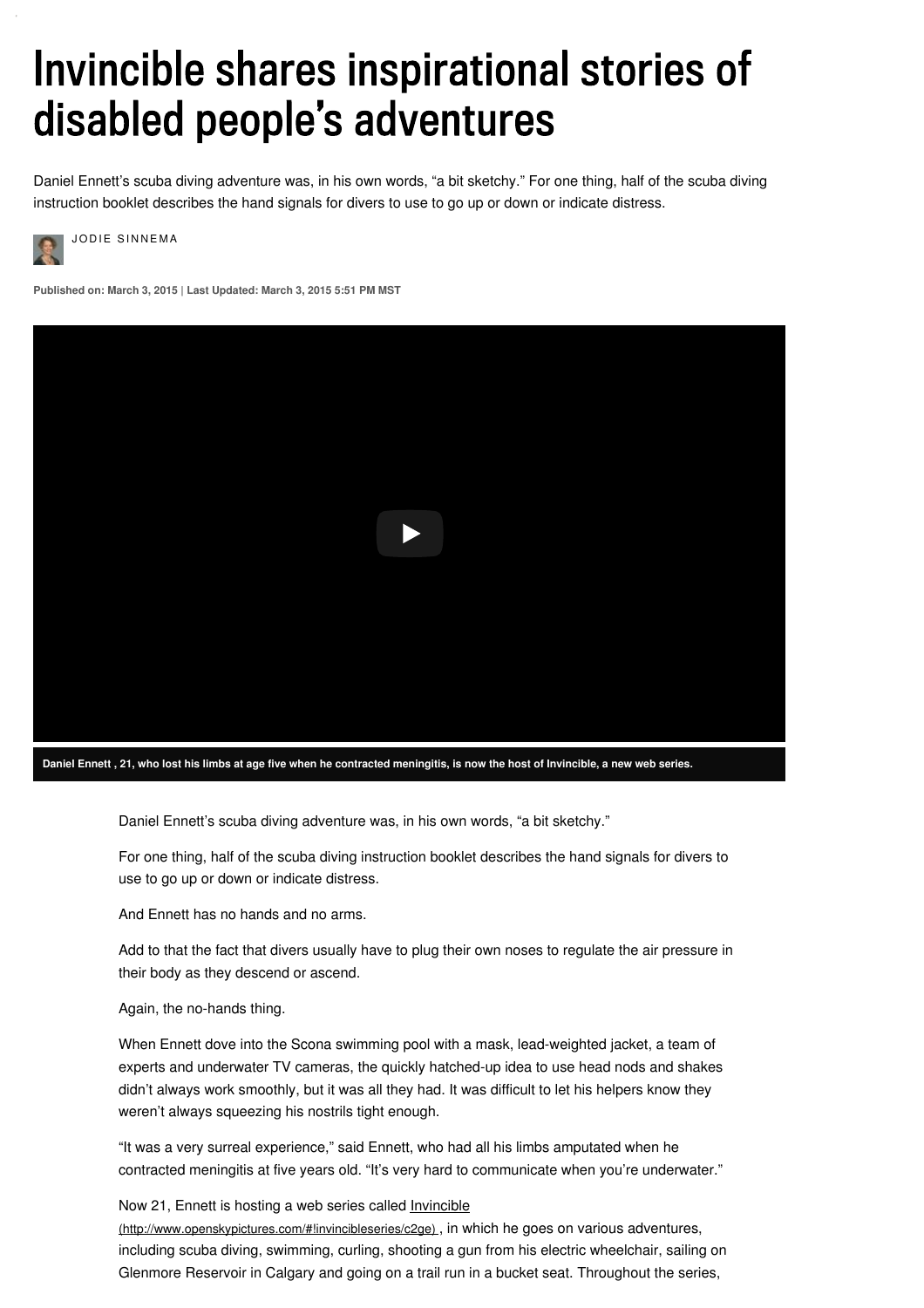Ennett meets other people with varying disabilities, including an Edmonton dancer with one leg, a local quadriplegic homicide detective, an MMA fighter with one arm and the autistic man behind Anthony At Your Service [\(http://www.anthonyatyourservice.com/\)](http://www.anthonyatyourservice.com/), a small delivery business. He speaks with the architect who built his wheelchair-accessible home, a psychologist from Glenrose Rehabilitation Hospital who counsels people on ways to enjoy sex after injuries, people from the Disabled Sailing Association of Alberta [\(http://www.dsaalberta.org/\)](http://www.dsaalberta.org/) and others.

"I'm trying to motivate people to get out of their comfort zone," said Ennett, a second-year psychology student at the University of Alberta. "Disabled people, it shows them what options they have for various activities."

The filming by Open Sky Pictures [\(http://www.openskypictures.com/\)](http://www.openskypictures.com/) was very spontaneous, said Ennett, who worked with Frederick Kroetsch and Kurt Stenrath, co-directors and producers of the Invincible show. He's up for almost anything to show how he and others have adapted to life with disabilities, he said. "If you can give me a 75-per-cent chance of surviving, I'll take it. I've dealt with far worse stats than that."

Kroetsch's goal is to show the world the unique, inspirational stories of people with physical and mental challenges. Thanks to experts in the field and advances in technologies — such as a sailboat that can't tip and is fitted with a navigating system controlled by puffs and sips — many people with disabilities can get out on the water, climb mountains, even hunt in forests.

"Regardless of what sort of disability you have, you're a person," Kroetsch said during a telephone interview from Phoenix, Ariz. while filming a different project. "When you see Daniel scuba dive, you might say, 'Wow, that's crazy. How does he do that? I should get off the couch.' But in reality it's not that crazy. You just throw a guy in the water and slap a mask on him and he's scuba diving. He's just a person."

Kroetsch is now trying to find advanced scuba gear with a microphone system and larger mask that would allow Ennett to speak and hear underwater.

Kroetsch also dreams of expanding the Invincible series to take Ennett around the world for new adventures, with a goal of better understanding how different cultures treat people with disabilities, and to meet more people from all over the world who have adapted to life with disabilities.

Imagine Ennett climbing Mount Kilimanjaro or scuba diving with sharks and stingrays, Kroetsch said. But the smaller, simple scenes are just as important, he adds.

"I like the idea of head-and-shoulder shots of Daniel talking about things because you entirely forget that he's a quadriplegic at times," Kroetsch said. "I feel that it levels the playing field a bit and that is a really neat thing because they are often marginalized in the community. I think a show like this can help say, 'No, they're just people. Don't look at their disabilities, just look at them.' "

[\(mailto:jsinnema@edmontonjournal.com\)](mailto:jsinnema@edmontonjournal.com) [jsinnema@edmontonjournal.com](mailto:jsinnema@edmontonjournal.com) (mailto:jsinnema@edmontonjournal.com)

twitter.com/jodiesinnema [\(https://twitter.com/jodiesinnema\)](https://twitter.com/jodiesinnema)

## **TRENDING STORIES**

The media could not be loaded, either because the server or network failed or because the format is not supported.

 $\overline{0}$ 

Click to view the article in a new tab